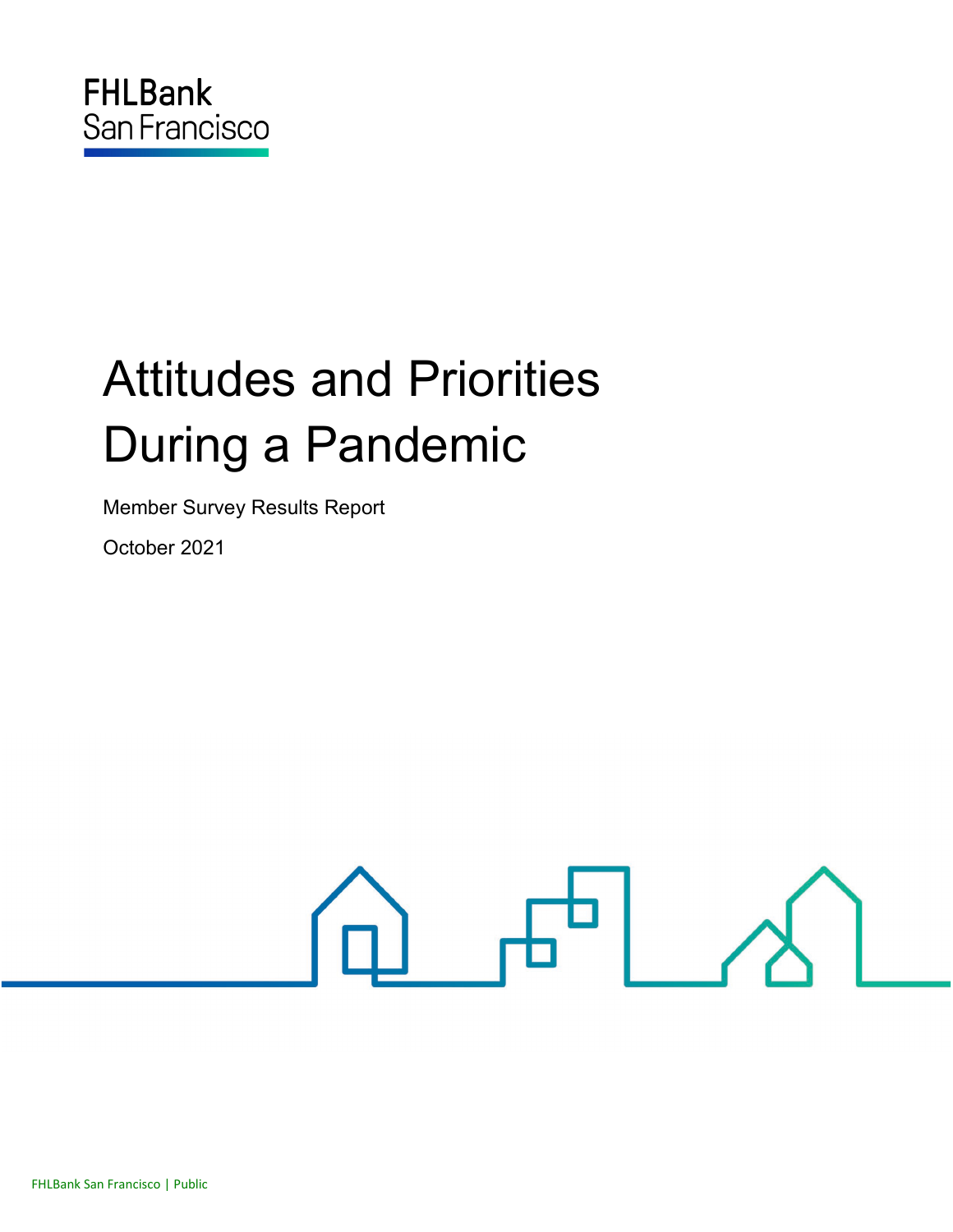## **Small Businesses and the Economic Effects of COVID-19**

Small businesses are often referred to as the engine of the U.S. economy. The Small Business Administration Office of Advocacy [reports](https://cdn.advocacy.sba.gov/wp-content/uploads/2020/11/05122043/Small-Business-FAQ-2020.pdf) that the U.S. has 31.7 million small businesses, which make up 99.9% of all firms. These businesses employ approximately 62 million Americans, or 47.1% of private sector employees. Further, the Office of Advocacy notes, "While the effects of the COVID-19 pandemic are still not fully known, the economic impacts have been particularly difficult on small businesses so far."

The pandemic has had no shortage of stories of small businesses facing unprecedented challenges, and the quick depletion of first-round Paycheck Protection Program (PPP) funding was just one clear indication of the urgency and desperation experienced by this sector. The U.S. Census Bureau's [Small Business Pulse Survey,](https://portal.census.gov/pulse/data/#data) for the week ended Sept. 12, indicates that 23.4% of businesses nationwide have experienced a large negative effect from the pandemic, while another 43.8% have experienced a moderate negative effect; in contrast, less than 10% have been positively affected.

In the Southwest corner of the U.S., the data tells a similar story. In California, 26.8% of small businesses have experienced a large negative impact and 42.8% report moderate negative impacts. In Arizona and Nevada, 20.7% and 21.4% of small businesses in the states reported large negative impacts and 42.8% and 46.8% reported moderate negative impacts, respectively.

The economic effects of COVID-19 have hit some industries harder than others, particularly those in accommodation and food service; arts, entertainment, and recreation; and educational services. Additionally, the SBA reports that "the decline in business activity among Black small business owners has been nearly three times the decline among other owners."

As the pandemic situation continues to evolve, at least one fact remains constant: small businesses need the support of their community lenders to survive challenging times. FHLBank San Francisco surveyed its member banks and credit unions to gain more insight into their priorities and the challenges faced by both small businesses in Arizona, California, and Nevada, and lenders seeking to put their capital to work.

#### **Small businesses focus on retooling and repayment**

FHLBank San Francisco member financial institutions weighed in about what small business owners are paying most attention to right now. Based on discussions with borrowers submitting loan requests, lending teams say about equal numbers of businesses are focused both on retooling and on repayment. Approximately 25% of survey respondents noted that small businesses are seeking to retool their business operations to accommodate post-pandemic activity. The same proportion of participants relayed small businesses are focusing on repaying the loans they drew to cover pandemic-related expenses.

Among survey participants, approximately 17% noted an encouraging sign: small businesses are seeking to build infrastructure to accommodate growth. At the same time, the same proportion of respondents noted that small businesses are concentrating on emergency funds to cover ongoing pandemic-induced expenses.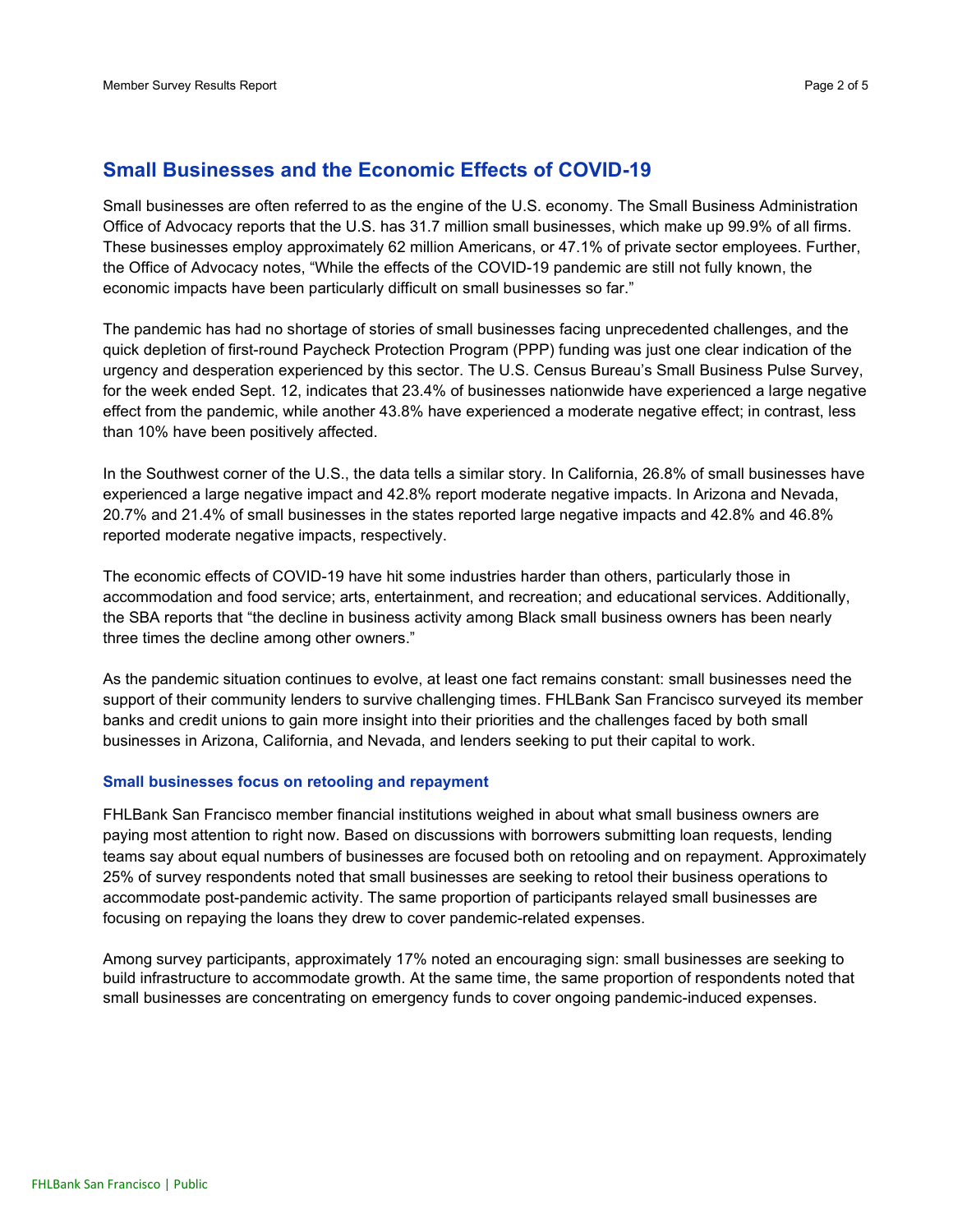

### **Lenders prioritize relationships**

FHLBank San Francisco members responding to the survey noted that their highest priority is expanding their small business relationships; more than half noted that these relationships are a top priority, and another third ranked this as their second-highest priority.

Financial institutions are also prioritizing the ability to increase loan approval rates to all small businesses. The pandemic has demonstrated the urgent needs of such firms, which have had to be quick to pivot with changing local and state safety mandates—but those pivots have come at a cost. Not surprisingly, a fair number of institutions are looking to increase the speed at which they can approve and underwrite small business loans to get business owners the help they need when they need it.

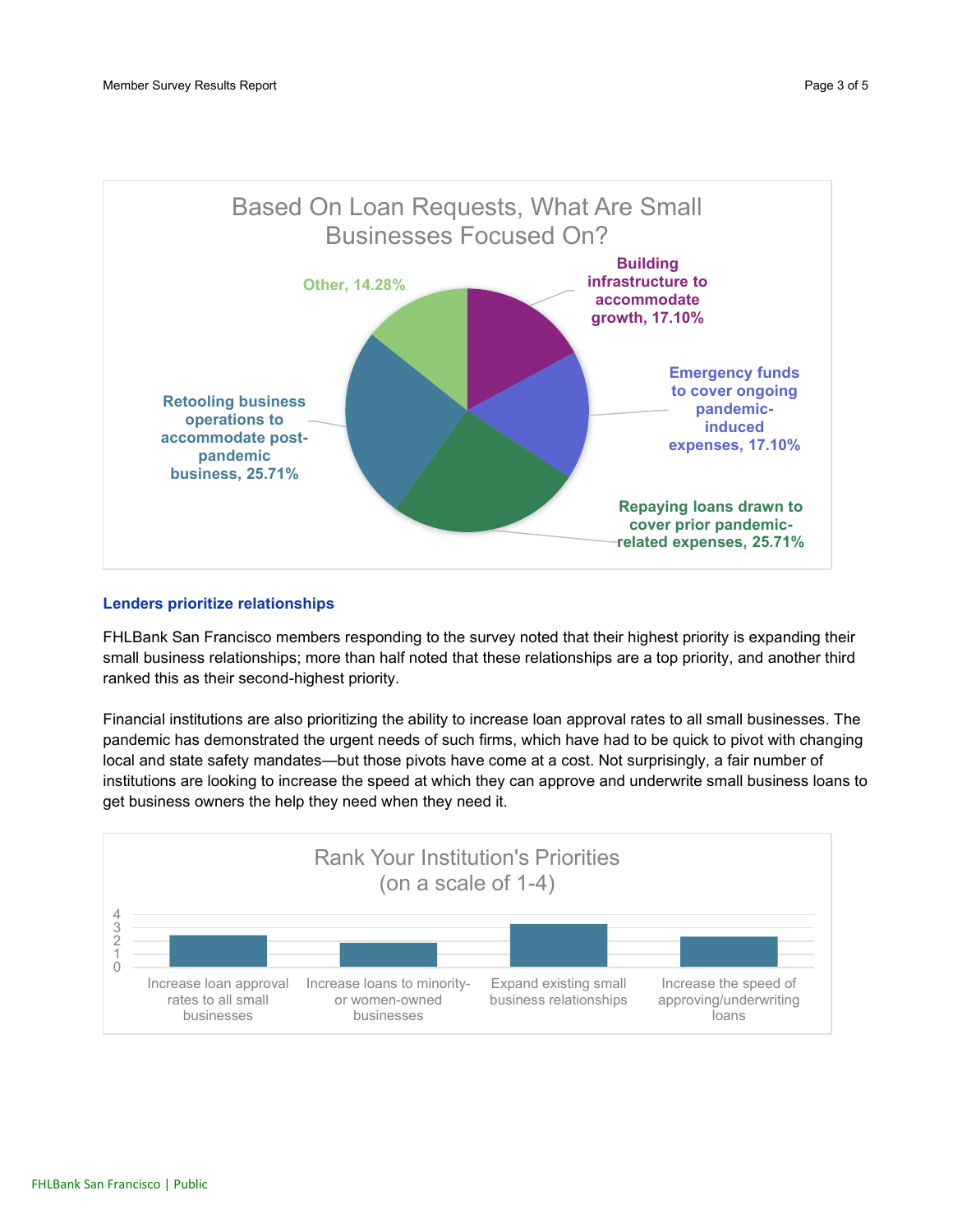#### **Lending to established businesses**

The majority of FHLBank San Francisco members responding to the survey indicated that most of their loans were channeled to established businesses open for at least five years. Approximately 36% believe that less than 20% of loan activity is directed to new businesses (opened within the last five years), while nearly 40% think that new businesses make up 20% to 39% of their small business loans. About one in five members think that new business loans make up roughly half (or 40% to 59%) of their activity.

#### **Slow recovery and changing behaviors lead concerns**

When considering the small business lending environment over the next 12 months, one-third of survey participants cited a slow recovery as a concern. New waves of the virus in communities around the country, spurred by the delta variant, have introduced more uncertainty about the strength and timing of an economic recovery. The optimism felt earlier—with the introduction of vaccines and the loosening of state and local mandates—has faded somewhat, as communities explore ways to react to surges.

More than one quarter of survey participants, 27.3%, are most concerned about changing consumer behavior as a result of the pandemic. Many small businesses have had to shift their service models, such as restaurants and retailers offering curbside and contactless delivery. Some businesses that relied on foot traffic and inperson experiences may fear that customers have grown accustomed to distance and may not resume their old habits and entertainment options quickly enough.



Some FHLBank San Francisco members, 18.2% of respondents, are concerned that a softening of loan demand may materialize, while 15.2% consider inflation as a potential threat. Perhaps reassuringly, only 6.1% of survey respondents felt that they needed to be concerned about a higher rate of loan defaults. Despite the speed at which funding has been reaching small businesses, this sentiment may reflect that those financial